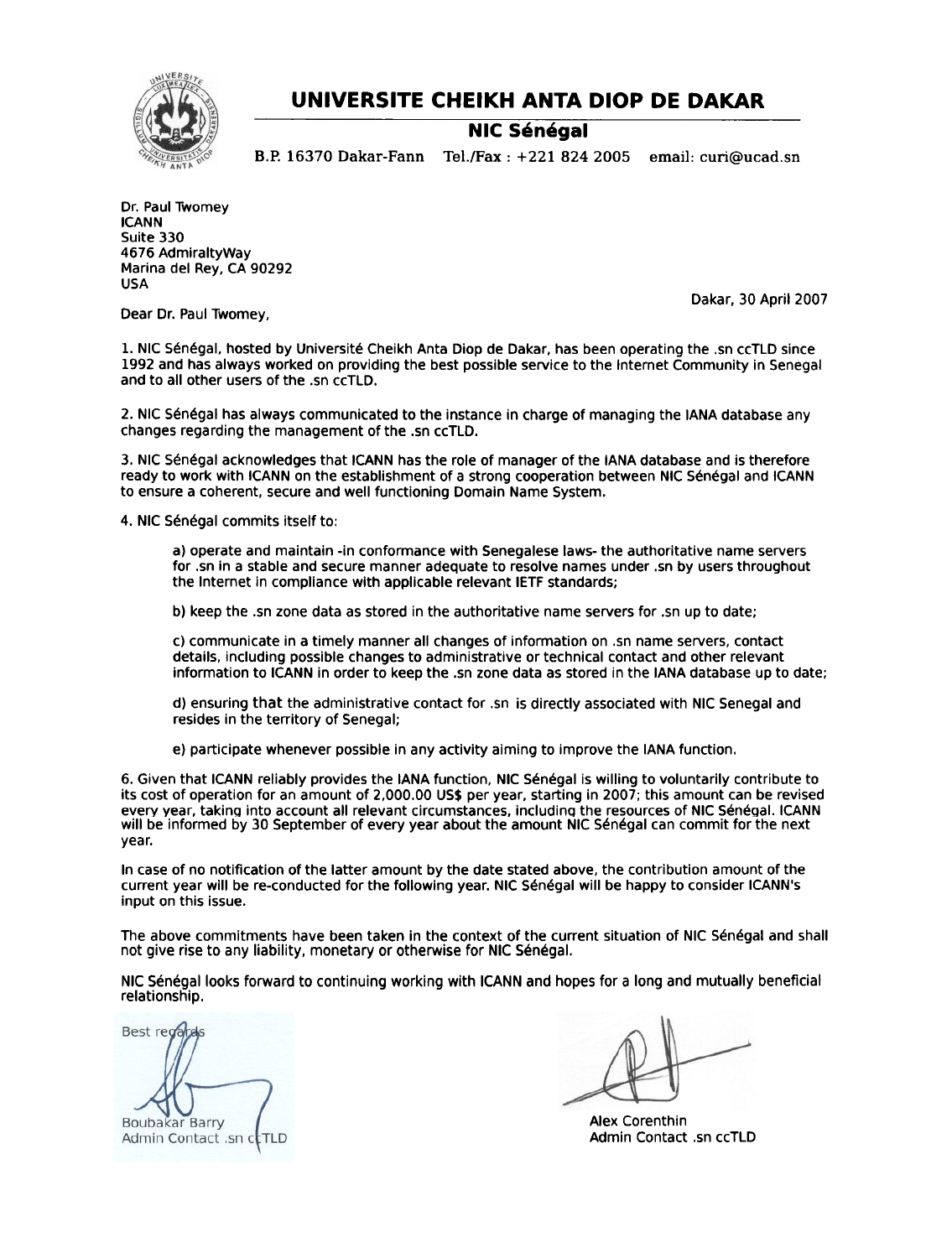

The Internet Corporation for Assigned Names and Numbers

Universite CheikAnta Diop De Dakar NIC-Senegal <mark>Universite Cheik Anta D</mark><br>NIC-Senegal<br>B.P. 16370 Dakar-Fanr B.P. 163<br>Senegal Senegal<br>Dear Messrs Barry and Corenthin

The mission of ICANN is to coordinate, at the overall level, the global Internet's systems of Dear Messrs Barry and Corenthin<br>The mission of ICANN is to coordinate, at the overall level, the global Internet's sys<br>unique identifiers, and in particular to ensure the stable and secure operation of the Ine mission of ICANN is to coordinate, at the overall level, the global interne<br>unique identifiers, and in particular to ensure the stable and secure operatior<br>nternet's unique identifier systems. ICANN also performs the I Internet's unique identifier systems. ICANN also performs the IANA function.<br>This letter sets out our understanding of what we do in order to demonstrate our

unique identifiers, and in particular to ensure the stable and secure operation of the<br>Internet's unique identifier systems. ICANN also performs the IANA function.<br>This letter sets out our understanding of what we do in or rnis letter sets out our understanding or what we do in order to demonstrate our<br>commitment to securing and enhancing the stability and interoperability of the Internet'<br>Domain Name System (DNS) for the benefit of the loca Domain Name System (DNS) for the benefit of the local and global Internet community.<br>To this end, ICANN:

a) maintains a stable, secure, and authoritative publicly available database of relevant a) maintains a stable, secure, and authoritative publicly available database of relevan<br>information about ccTLDs ,including .sn, the country code Top Level Domain for Senegal To this end, ICANN:<br>a) maintains a stable, secure, and authoritative publicly available database of relevant<br>information about ccTLDs ,including .sn, the country code Top Level Domain for Senegal.<br>This Authoritative Root D information about ccTLDs ,including .sn, the country code Top Level Domain for Senegal.<br>This Authoritative Root Database shall contain information for the public authoritative<br>name servers in respect of .sn, contact inform a) maintains a stable, secure, and authoritative publicly available database of relevan<br>information about ccTLDs ,including .sn, the country code Top Level Domain for Senegal<br>This Authoritative Root Database shall contain name servers in respect of .sn, contact information for NIC Senegal as the registry for .sn, the designated administrative contact(s), and the designated technical contact(s) as notified by NIC Senegal to ICANN; **CANN**<br>
CONVERGE THEST Antis Disp De Dakar<br>
NIC-Senegal principals and contribution<br>
Deal of Senegal principals and contribution<br>
The mession of COANN at boosted contribution<br>
Unrained contribution and in periodizating at

the designated administrative contact(s), and the designated technical contact(s) as<br>notified by NIC Senegal to ICANN;<br>o) implements on notification by NIC Senegal changes to the domain name or IP<br>address(es) of the name s in the Authoritative-Root Database according to ICANN's publicly available policies and<br>in the Authoritative-Root Database according to ICANN's publicly available policies and<br>in the Authoritative-Root Database according t address(es) of the hame servers for .sn as recorded in the Addroniative-Root Data for .sn<br>in the Authoritative-Root Database according to ICANN's publicly available policies and<br>procedures.;<br>c) publishes data maintained in address(es) of the name servers for .sn as recorded in the Authoritative-Root Data for .sn<br>n the Authoritative-Root Database according to ICANN's publicly available policies and<br>procedures.;<br>c) publishes data maintained in

n the Authoritative-Root Database according to ICANN's publicly available policies and<br>procedures.;<br>c) publishes data maintained in the Authoritative Root Database about ccTLD's including<br>sn which shall include at least th and which shall include at least the name of NIC Senegal as the .sn ccTLD registry, the administrative contact(s), the technical contact(s), and the domain names and laddresses of the authoritative name servers for .sn;<br>d)

in a stable and secure manner; and secure manner; and secure manner; and secure manner; and causes the Authoritative Root Server System so that it is operated and maint in a stable and secure manner; and causes the Authori addresses of the authoritative name servers for .sn;<br>d) coordinates the Authoritative Root Server System so that it is operated and maintained<br>in a stable and secure manner; and causes the Authoritative Root Server System recorded in the Authoritative Root Database;